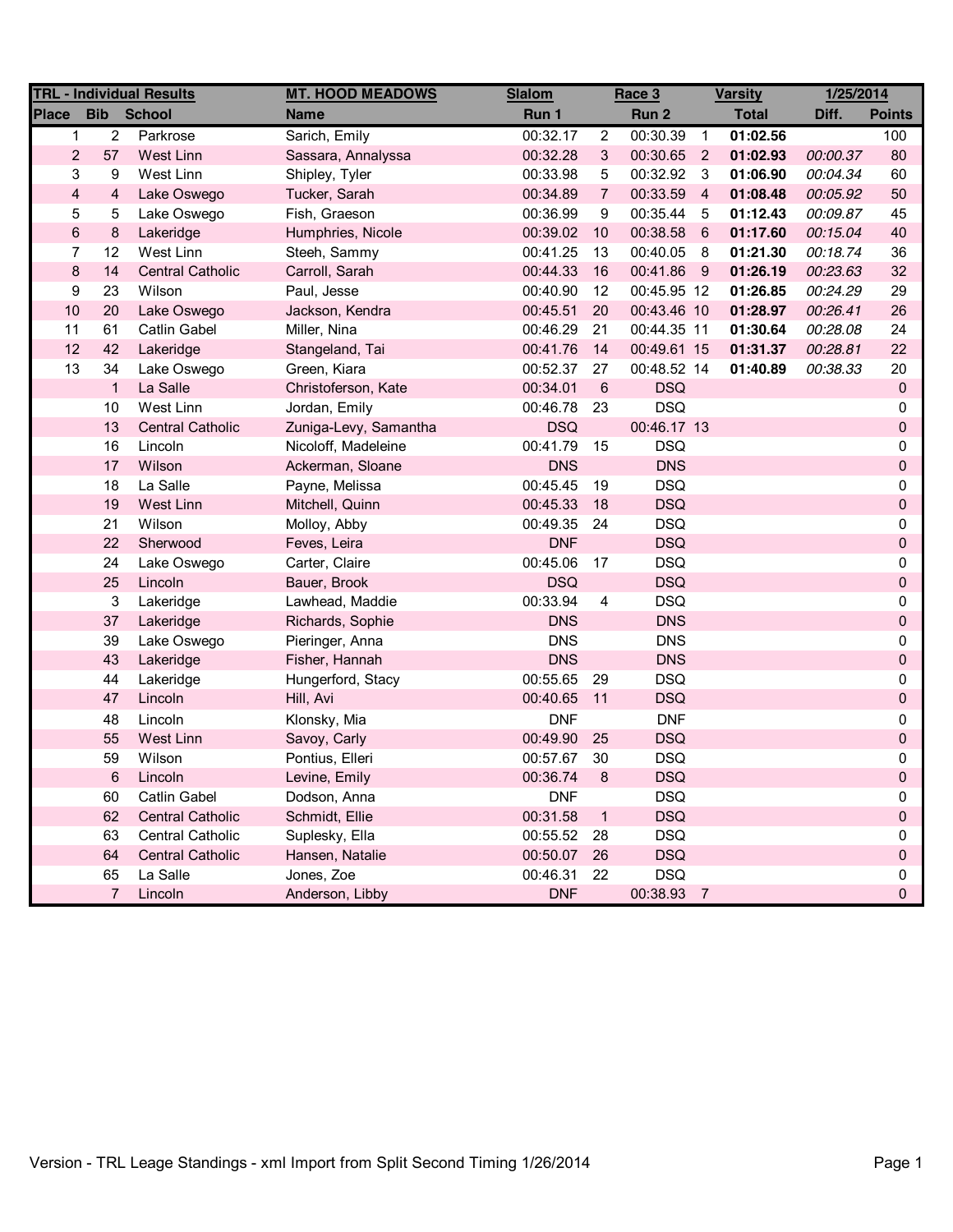| <b>TRL - Team Results</b><br><b>Varsity</b>                            |                              | Race 3<br><b>Slalom</b> |                   | <b>MT. HOOD MEADOWS</b><br><b>EASY RIDER</b> |                 | 1/25/2014 |  |  |  |
|------------------------------------------------------------------------|------------------------------|-------------------------|-------------------|----------------------------------------------|-----------------|-----------|--|--|--|
| The Team's Total Time is the sum of best three times from each course. |                              |                         |                   |                                              |                 |           |  |  |  |
|                                                                        | Run 1                        | <b>Time</b>             |                   | Run <sub>2</sub>                             | <b>Time</b>     |           |  |  |  |
|                                                                        | <b>Team West Linn</b>        | <b>Total</b>            | 03:31.13          |                                              |                 | Rank 1    |  |  |  |
|                                                                        | 57 Sassara, Annalyssa        | 00:32.28                |                   | 57 Sassara, Annalyssa                        | 00:30.65        |           |  |  |  |
|                                                                        | 9 Shipley, Tyler             | 00:33.98                |                   | 9 Shipley, Tyler                             | 00:32.92        |           |  |  |  |
|                                                                        | 12 Steeh, Sammy              |                         | 00:41.25 01:47.51 | 12 Steeh, Sammy                              | 00:40.05        | 01:43.62  |  |  |  |
|                                                                        | <b>Team Lake Oswego</b>      | Total                   | 03:49.43          | <b>Time Diff.</b>                            | 00:18.30 Rank 2 |           |  |  |  |
|                                                                        | 4 Tucker, Sarah              | 00:34.89                |                   | 4 Tucker, Sarah                              | 00:33.59        |           |  |  |  |
|                                                                        | 5 Fish, Graeson              | 00:36.99                |                   | 5 Fish, Graeson                              | 00:35.44        |           |  |  |  |
|                                                                        | 24 Carter, Claire            |                         | 00:45.06 01:56.94 | 20 Jackson, Kendra                           | 00:43.46        | 01:52.49  |  |  |  |
|                                                                        | <b>Team Central Catholic</b> | <b>Total</b>            | <b>DNF</b>        | <b>Time Diff.</b>                            |                 | Rank 99   |  |  |  |
|                                                                        | 62 Schmidt, Ellie            | 00:31.58                |                   | 14 Carroll, Sarah                            | 00:41.86        |           |  |  |  |
|                                                                        | 14 Carroll, Sarah            | 00:44.33                |                   | 13 Zuniga-Levy, Samantha                     | 00:46.17        |           |  |  |  |
|                                                                        | 64 Hansen, Natalie           |                         | 00:50.07 02:05.98 | 62 Schmidt, Ellie                            | No Time         | 01:28.03  |  |  |  |
|                                                                        | Team La Salle                | <b>Total</b>            | <b>DNF</b>        | <b>Time Diff.</b>                            |                 | Rank 99   |  |  |  |
|                                                                        | 1 Christoferson, Kate        | 00:34.01                |                   | 1 Christoferson, Kate                        | No Time         |           |  |  |  |
|                                                                        | 18 Payne, Melissa            | 00:45.45                |                   | 18 Payne, Melissa                            | No Time         |           |  |  |  |
|                                                                        | 65 Jones, Zoe                |                         | 00:46.31 02:05.77 | 65 Jones, Zoe                                | No Time         | 00:00.00  |  |  |  |
|                                                                        |                              |                         |                   |                                              |                 |           |  |  |  |
|                                                                        | Team Lakeridge               | Total                   | <b>DNF</b>        | <b>Time Diff.</b>                            |                 | Rank 99   |  |  |  |
|                                                                        | 3 Lawhead, Maddie            | 00:33.94                |                   | 8 Humphries, Nicole                          | 00:38.58        |           |  |  |  |
|                                                                        | 8 Humphries, Nicole          | 00:39.02                |                   | 42 Stangeland, Tai                           | 00:49.61        |           |  |  |  |
|                                                                        | 42 Stangeland, Tai           |                         | 00:41.76 01:54.72 | 3 Lawhead, Maddie                            | No Time         | 01:28.19  |  |  |  |
|                                                                        | <b>Team Lincoln</b>          | Total                   | <b>DNF</b>        | <b>Time Diff.</b>                            |                 | Rank 99   |  |  |  |
|                                                                        | 6 Levine, Emily              | 00:36.74                |                   | 7 Anderson, Libby                            | 00:38.93        |           |  |  |  |
|                                                                        | 47 Hill, Avi                 | 00:40.65                |                   | 6 Levine, Emily                              | No Time         |           |  |  |  |
|                                                                        | 16 Nicoloff, Madeleine       |                         | 00:41.79 01:59.18 | 47 Hill, Avi                                 | No Time         | 00:38.93  |  |  |  |
|                                                                        |                              |                         |                   |                                              |                 |           |  |  |  |
|                                                                        | <b>Team Wilson</b>           | <b>Total DNF</b>        |                   | <b>Time Diff.</b>                            |                 | Rank 99   |  |  |  |
|                                                                        | 23 Paul, Jesse               | 00:40.90                |                   | 23 Paul, Jesse                               | 00:45.95        |           |  |  |  |
|                                                                        | 21 Molloy, Abby              | 00:49.35                |                   | 21 Molloy, Abby                              | No Time         |           |  |  |  |
|                                                                        | 59 Pontius, Elleri           |                         | 00:57.67 02:27.92 | 59 Pontius, Elleri                           | No Time         | 00:45.95  |  |  |  |
| Team                                                                   |                              | <b>Total</b>            |                   | <b>Time Diff.</b>                            |                 |           |  |  |  |
|                                                                        |                              |                         |                   |                                              |                 |           |  |  |  |
|                                                                        |                              |                         | 00:00.00          |                                              |                 | 00:00.00  |  |  |  |
|                                                                        |                              |                         |                   |                                              |                 |           |  |  |  |
| Team                                                                   |                              | <b>Total</b>            |                   | <b>Time Diff.</b>                            |                 |           |  |  |  |
|                                                                        |                              |                         |                   |                                              |                 |           |  |  |  |
|                                                                        |                              |                         | 00:00.00          |                                              |                 | 00:00.00  |  |  |  |
|                                                                        |                              |                         |                   |                                              |                 |           |  |  |  |
| <b>Team</b>                                                            |                              | <b>Total</b>            |                   | <b>Time Diff.</b>                            |                 |           |  |  |  |
|                                                                        |                              |                         |                   |                                              |                 |           |  |  |  |
|                                                                        |                              |                         |                   |                                              |                 |           |  |  |  |
|                                                                        |                              |                         | 00:00.00          |                                              |                 | 00:00.00  |  |  |  |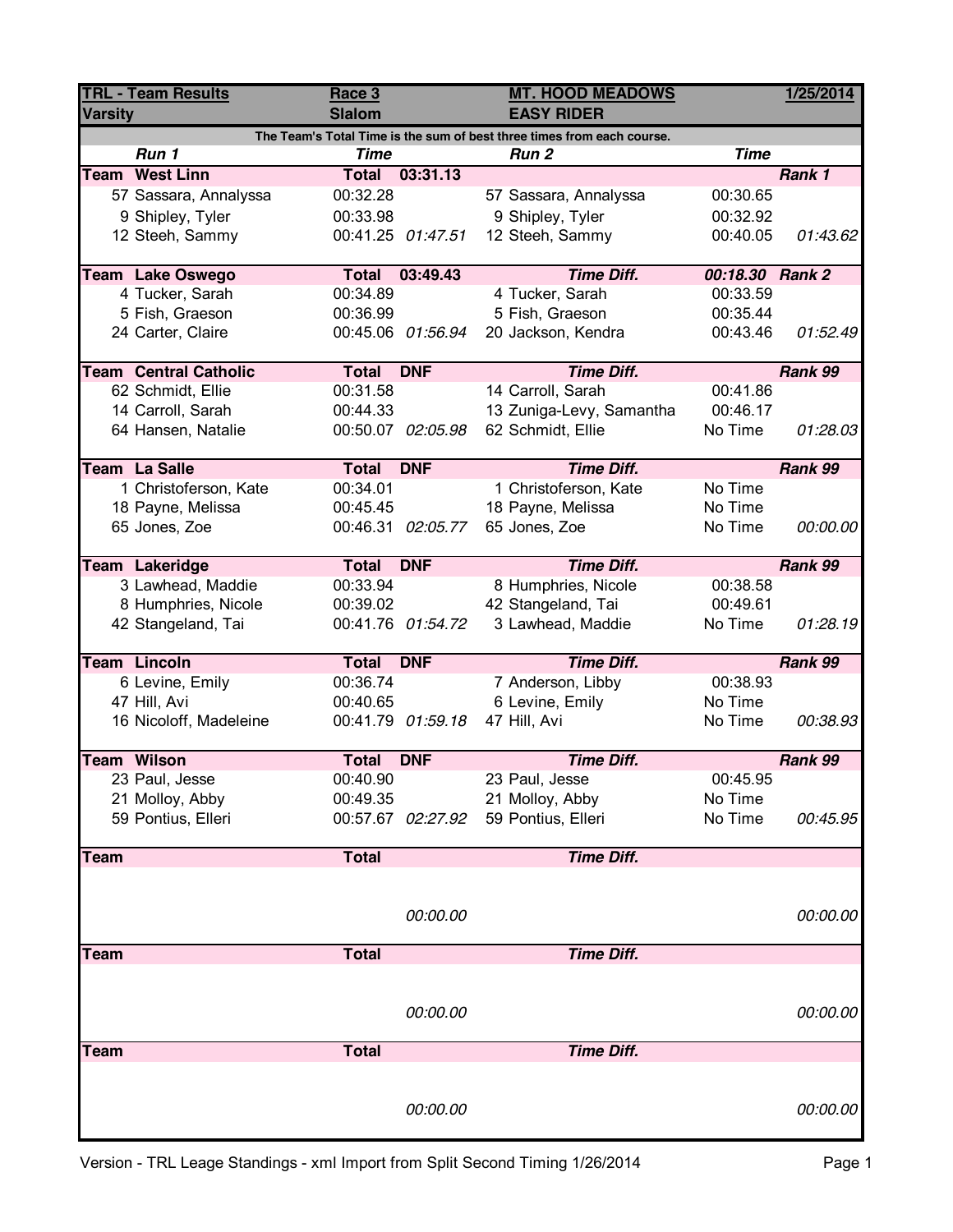|              |                      | <b>TRL - Individual Results</b> | <b>MT. HOOD MEADOWS</b> | <b>Slalom</b> |                | Race 3     |                | $JV$         | 1/25/2014 |               |
|--------------|----------------------|---------------------------------|-------------------------|---------------|----------------|------------|----------------|--------------|-----------|---------------|
| <b>Place</b> | <b>Bib</b>           | <b>School</b>                   | <b>Name</b>             | Run 1         |                | Run 2      |                | <b>Total</b> | Diff.     | <b>Points</b> |
|              | 50                   | Lincoln                         | Hill, Sophia            | 00:40.99      | 1              | 00:37.75   | 1              | 01:18.74     |           | 100           |
|              | $\overline{2}$<br>11 | Lincoln                         | Bingham-Nelson, Madison | 00:41.19      | $\overline{2}$ | 00:38.87   | $\overline{2}$ | 01:20.06     | 00:01.32  | 80            |
|              | 3<br>56              | West Linn                       | Ross, Ellery            | 00:45.54      | 3              | 00:44.92   | 3              | 01:30.46     | 00:11.72  | 60            |
|              | 4<br>36              | Lakeridge                       | Klingele, Madeleine     | 00:51.68      | 8              | 00:49.22   | 4              | 01:40.90     | 00:22.16  | 50            |
|              | 5<br>45              | Lakeridge                       | Mann, LillyAnne         | 00:52.62      | 12             | 00:52.87   | 5              | 01:45.49     | 00:26.75  | 45            |
|              | 26                   | Lincoln                         | Chen, Moira             | 00:45.66      | 4              | <b>DSQ</b> |                |              |           | 0             |
|              | 28                   | Lincoln                         | Allen, Kira             | 00:51.98      | 9              | <b>DSQ</b> |                |              |           | 0             |
|              | 30                   | Lincoln                         | Messer, Isabella        | 00:51.34      | $\overline{7}$ | <b>DSQ</b> |                |              |           | 0             |
|              | 31                   | Lincoln                         | Messer, Oriana          | 00:49.42      | 6              | <b>DSQ</b> |                |              |           | 0             |
|              | 32                   | Lincoln                         | Alferez, Arielle        | 00:52.53      | 10             | <b>DNF</b> |                |              |           | 0             |
|              | 33                   | Lincoln                         | Lai, Chloe              | 00:47.43      | 5              | <b>DSQ</b> |                |              |           | 0             |
|              | 35                   | Lincoln                         | Handick, Kathryn        | 00:54.32      | 13             | <b>DSQ</b> |                |              |           | 0             |
|              | 38                   | Lake Oswego                     | Barton, Madison         | <b>DNS</b>    |                | <b>DNS</b> |                |              |           |               |
|              | 40                   | Lake Oswego                     | Keeton, Lucie           | <b>DSQ</b>    |                | <b>DSQ</b> |                |              |           | 0             |
|              | 46                   | Lincoln                         | Davis, Rachel           | <b>DSQ</b>    |                | <b>DSQ</b> |                |              |           | 0             |
|              | 49                   | Lincoln                         | Dunn, Kelsey            | 01:04.18      | 14             | <b>DSQ</b> |                |              |           | 0             |
|              | 52                   | Lincoln                         | Dix, Juliann            | 00:52.59      | 11             | DSQ        |                |              |           | 0             |